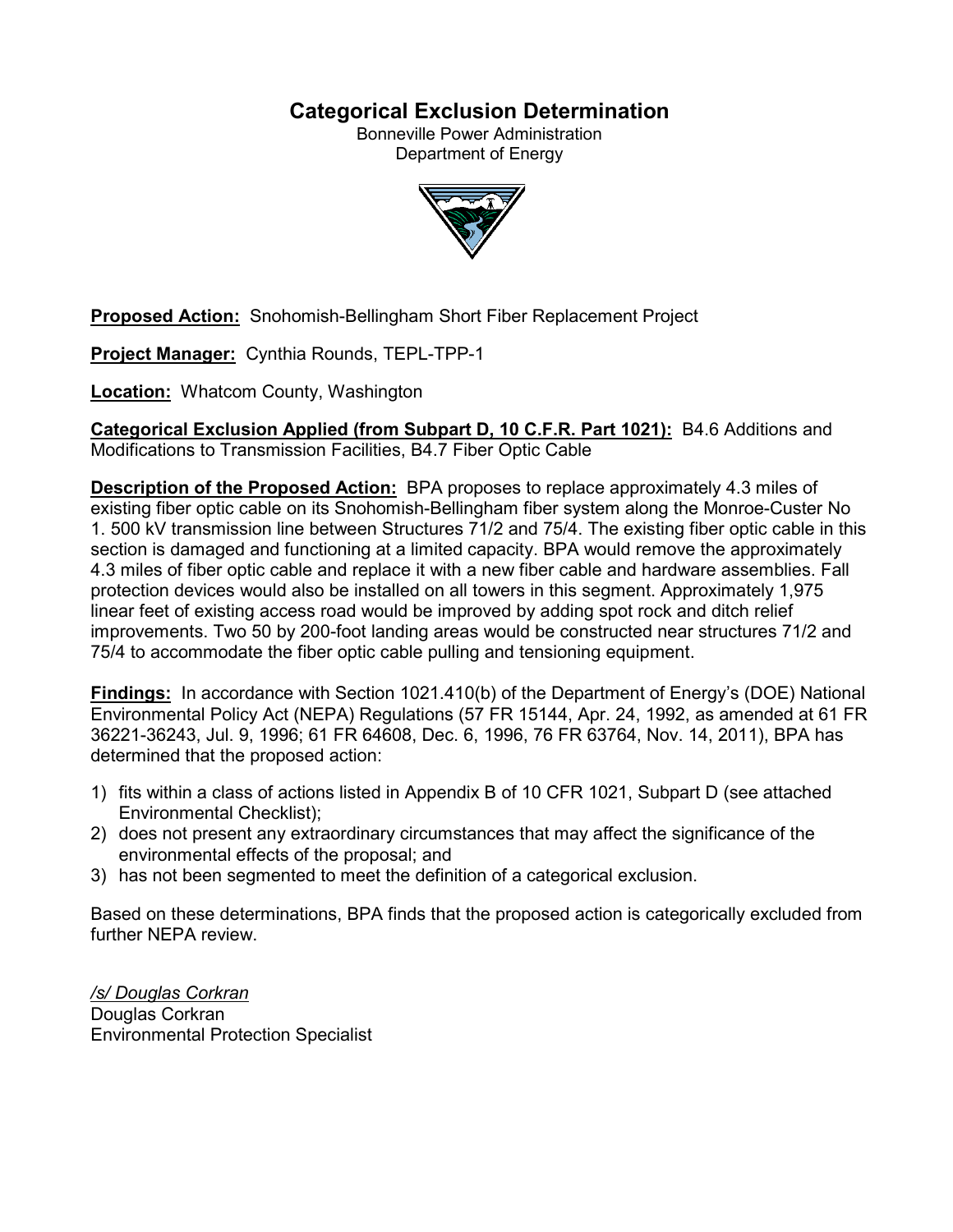Concur:

*/s/ Sarah T. Biegel February 16, 2022*<br>Sarah T. Biegel **Frank Date** Sarah T. Biegel Date NEPA Compliance Officer

Attachment(s): Environmental Checklist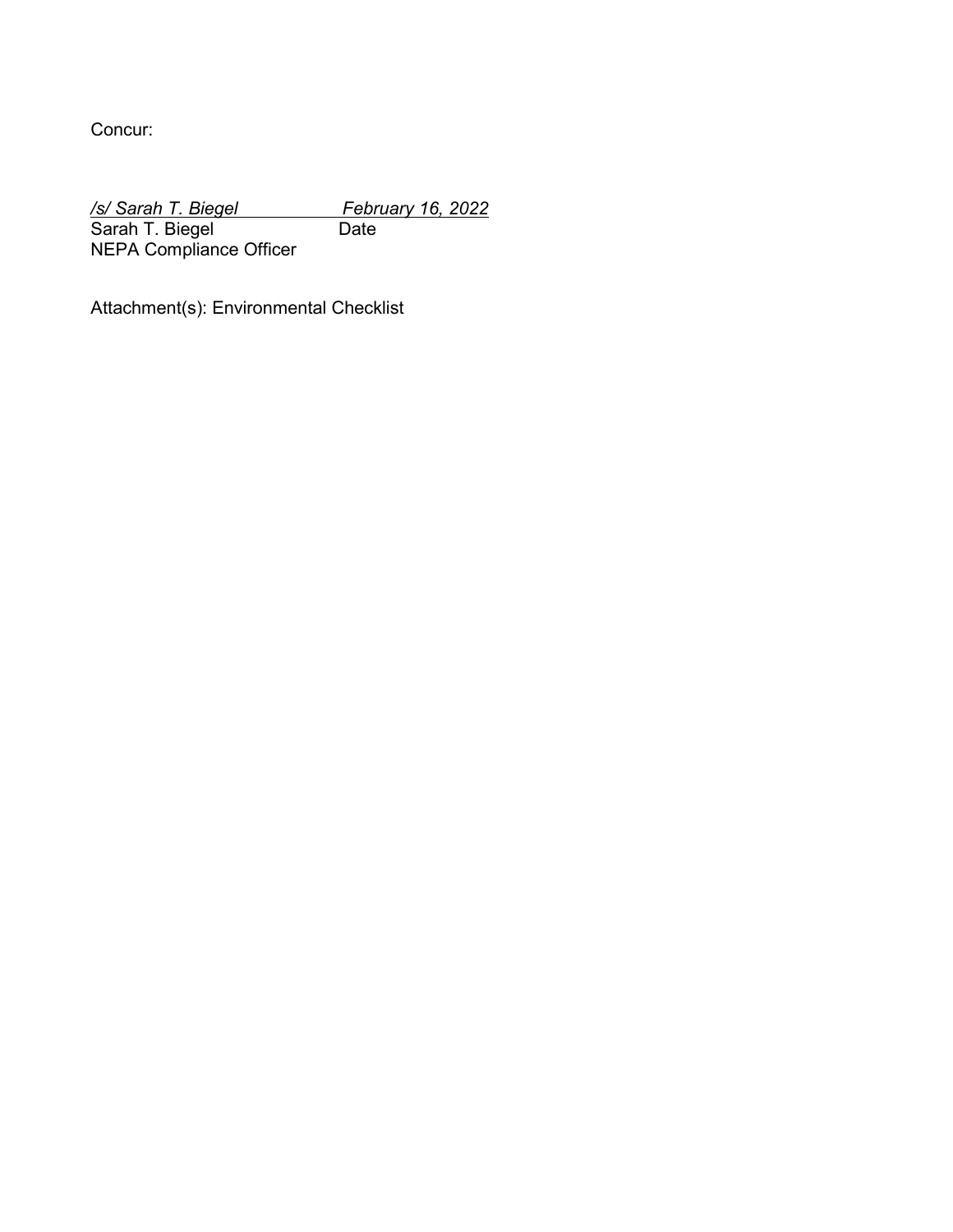# **Categorical Exclusion Environmental Checklist**

This checklist documents environmental considerations for the proposed project and explains why the project would not have the potential to cause significant impacts on environmentally sensitive resources and would meet other integral elements of the applied categorical exclusion.

## **Proposed Action:** Snohomish-Bellingham Short Fiber Replacement Project

# **Project Site Description**

BPA proposes to replace approximately 4.3 miles of existing fiber optic cable on its Snohomish-Bellingham fiber system along the Monroe-Custer No 1. 500 kV transmission line between Structures 71/2 and 75/4. The transmission line Right of Way (ROW) in this area crosses through heavily-forested gently rolling hills with areas on either end running within 0.25 mile of rural residential and suburbanizing areas. There are three transmission lines within the 400-foot wide cleared ROW and almost all work would take place within this ROW.

# **Evaluation of Potential Impacts to Environmental Resources**

### **1. Historic and Cultural Resources**

Potential for Significance: No

Explanation: On September 18, 2021, BPA received concurrence from the Washington SHPO, and affected tribes, which include the Lummi Nation, the Nooksack Indian Tribe, the Swinomish Indian Tribal Community, and the Upper Skagit Indian Tribe, on the determination of no historic properties affected and no cultural resources affected by the proposed project.

## **2. Geology and Soils**

Potential for Significance: No

Explanation: Only minor roadwork would take place, which would mostly consist of spot rocking and ditch relief work. This would help reduce soil runoff and erosion. Two small (<0.25-acre) pulling and tensioning sites would be cleared at each end of the project, on flat to gently sloping terrain. No impacts to geology and soils are expected.

## **3. Plants (including Federal/state special-status species and habitats)**

Potential for Significance: No

Explanation: No special-status or federally-listed plant species, or critical habitat, is documented in or near the project area. The only ground disturbance would be in previously disturbed areas to refresh ditch outlets and to re-establish a previously cleared area near 71/2 and 75/4 for pulling and tensioning sites. No impacts to plants are expected.

## **4. Wildlife (including Federal/state special-status species and habitats)**

Potential for Significance: No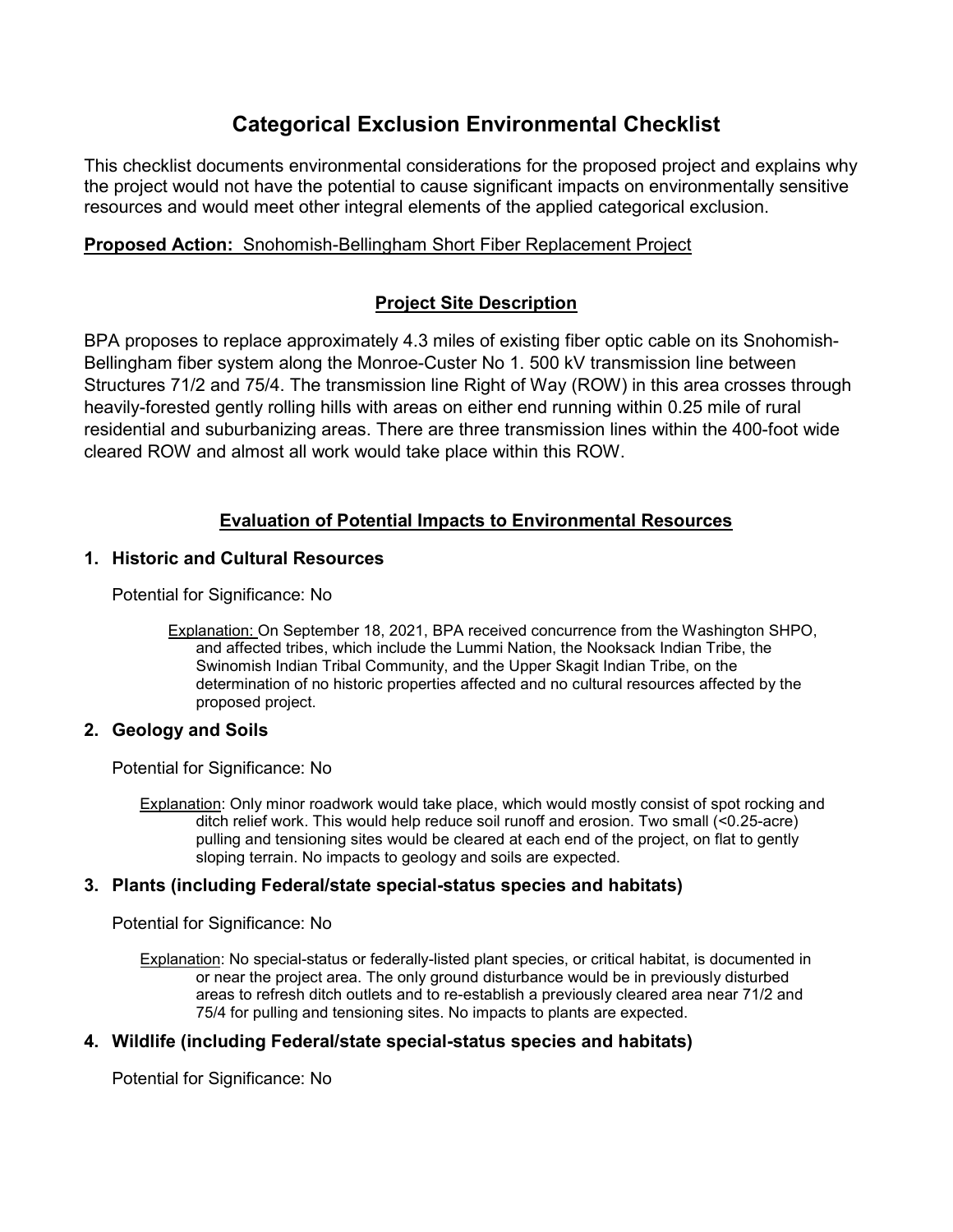Explanation: No federally-listed or special-status species or critical habitat is documented in or near the project area. All work would take place within cleared ROW. Noise and visual disturbance would be minimal and temporary at each work site. No impacts to wildlife are expected.

### **5. Water Bodies, Floodplains, and Fish (including Federal/state special-status species, ESUs, and habitats)**

Potential for Significance: No

Explanation: The transmission line corridor crosses one fish-bearing stream, and several other streams; however, no in-water work or earthwork is planned in or near these streams. Road improvement would consist of spot rock and ditch relief which would improve water quality in any runoff that might make it into streams. No impacts to water bodies, floodplains, or fish are expected.

#### **6. Wetlands**

Potential for Significance: No

Explanation: No wetlands were identified within the project area. All work would take place within existing road prisms or upland areas. No impacts to wetlands are expected.

#### **7. Groundwater and Aquifers**

Potential for Significance: No

Explanation: Only minor amounts of ground-disturbing work are planned and runoff conditions would improve from spot rocking and ditch relief work. No hazardous materials beyond common oil and gas products are associated with construction work. Spill kits would be present at all times during construction, and any spills of gas, diesel, oil, or hydraulic fluid would be cleaned up immediately and properly disposed of at a facility licensed to take such materials. No impacts to groundwater and aquifers are expected.

#### **8. Land Use and Specially-Designated Areas**

Potential for Significance: No

Explanation: Replacement of the fiber optic system and associated work would not change the current land uses. There are no specially-designated areas within or adjacent to the project area. No impacts to land use or specially-designated areas are expected.

#### **9. Visual Quality**

Potential for Significance: No

Explanation: The fiber optic system would be replaced with basically the same materials and hardware. Some additional fall protection hardware would be placed on the existing steel towers, but would not be overtly visible. Overall, any visual changes would be minor and subtle. No changes to visual quality are expected.

#### **10. Air Quality**

Potential for Significance: No

Explanation: Some minor, fugitive dust and exhaust emissions are expected during active construction, but these would be minor and temporary. No impact to air quality is expected.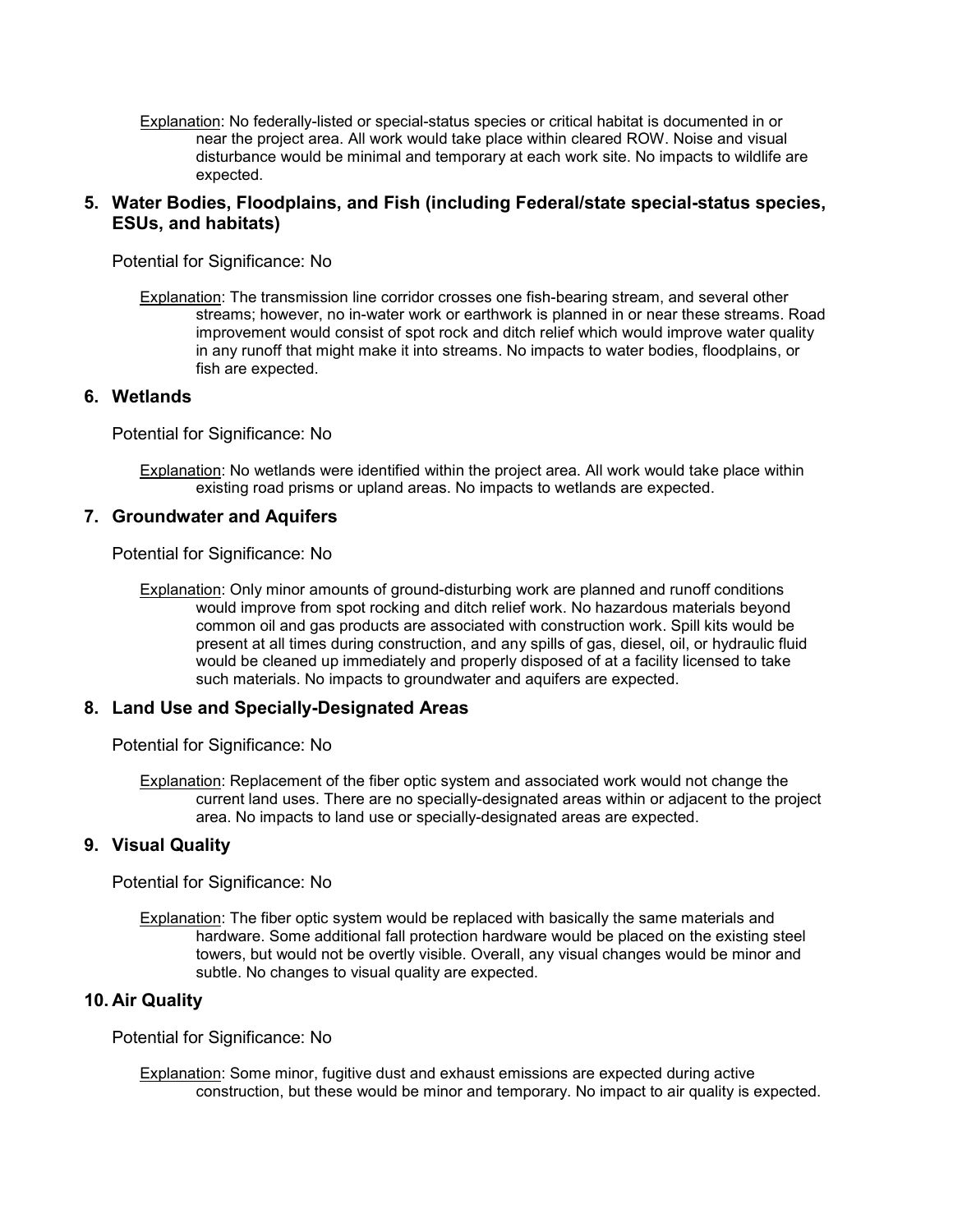#### **11. Noise**

Potential for Significance: No

Explanation: Minor construction equipment-related noise is expected during active construction. The completed project would not generate noise. No noise impacts are expected.

#### **12. Human Health and Safety**

Potential for Significance: No

Explanation: No hazardous materials would be generated by the proposed project and EMF levels would not change from existing conditions. No impacts to human health and safety are expected.

#### **Evaluation of Other Integral Elements**

The proposed project would also meet conditions that are integral elements of the categorical exclusion. The project would not:

**Threaten a violation of applicable statutory, regulatory, or permit requirements for environment, safety, and health, or similar requirements of DOE or Executive Orders.**

Explanation: N/A

**Require siting and construction or major expansion of waste storage, disposal, recovery, or treatment facilities (including incinerators) that are not otherwise categorically excluded.**

Explanation: N/A

**Disturb hazardous substances, pollutants, contaminants, or CERCLA excluded petroleum and natural gas products that preexist in the environment such that there would be uncontrolled or unpermitted releases.**

Explanation: N/A

**Involve genetically engineered organisms, synthetic biology, governmentally designated noxious weeds, or invasive species, unless the proposed activity would be contained or confined in a manner designed and operated to prevent unauthorized release into the environment and conducted in accordance with applicable requirements, such as those of the Department of Agriculture, the Environmental Protection Agency, and the National Institutes of Health.**

Explanation: N/A

### **Landowner Notification, Involvement, or Coordination**

Description: Adjacent landowners would be notified as required for access.